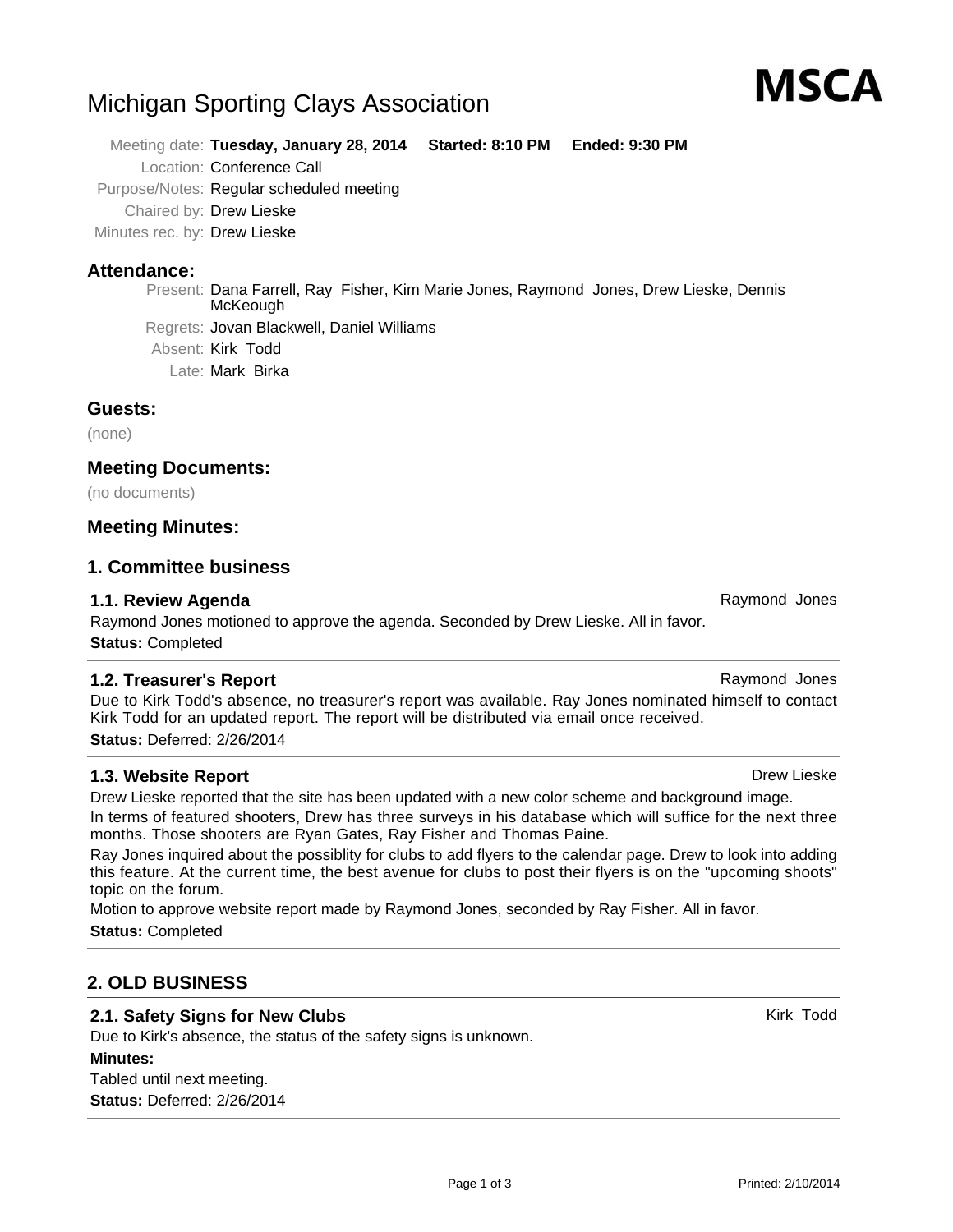Drew Lieske

# **2.2. Incentives To Attend Small Clubs** Mark Birka Mark Birka

Larry Laxton noted to Mark Birka at December 21, 2013 shoot at Island Lake Shooting Range that he would like to discuss bigger shoots going to small clubs at the January board meeting.

### **From meeting of 1/4/2014**

Larry Laxton was not available to discuss. Mark Birka and Kim Marie Jones conveyed what Larry told them in regards to increasing participation at the smaller clubs in Michigan. Raymond Jones suggested that a target setting clinic led by Pat Lieske and Vincent Lori be proposed, Drew to discuss with Pat. Mark Birka proposed an incentive program such as a draw pot idea.

The board decided to think about possible incentive programs and to discuss at next meeting. Larry Laxton to be invited to attend so that the board can become fully cognizant of his intentions.

#### **Minutes:**

It has been a problem in the past with shoot attendance at the smaller clubs in Michigan. With the shoot schedule being less packed this year, some revenue issues may arise if the smaller MSCA clubs do not pick up some of the slack. A circulating draw pot idea, similar to a Lewis class option, was brought up at the last meeting and rediscussed. Mark Birka and Dennis McKeough both acknowledged that doing such a thing would cause some legality issues that would require further research as well as the neccesity of a board organizer. Drew Lieske mentioned that a better avenue may be to propose this idea to the small clubs and then they take over the responsibility of promoting and organizing the draw pot. This way, the MSCA is not involved and the draw pot could stay with the small clubs who decide to work together. Dana Farrell agreed that the MSCA should instigate some sort of help, but not take full responsibility. Following the idea of proposing the draw pot as an incentive to the small clubs, Ray Jones recommended that all of the board members brainstorm some suggestions that we can then make available for the MSCA clubs to view. Drew Lieske mentioned that he would contact the NSCA headquarters and see if they had any informational materials about hosting a shoot and/or how to advertise a shoot that could assist the small clubs as well as be an introductory packet for future new clubs.

**Status:** Completed

# **3. NEW BUSINESS**

# **3.1. Discussion of 2015 State & Great Lakes Monetary Contributions**

### **Minutes:**

Drew reported to the board that our current (2014) State Shoot and Great Lakes Shoot monetary contributions are as follows:

- **• State Shoot:** \$4,500 towards purses and \$1,500 for trophies
- **• Great Lakes:** \$3,000 towards purses and \$750 for trophies

The above contributions are already guaranteed to the hosts of the 2014 State Shoot and Great Lakes, however the MSCA has no obligations to proceed with these numbers for 2015. Bids for the 2015 State and Great Lakes are due by April 1, 2014. The board agreed that the investment in the State Shoot has paid off in the last few years, and that the monetary contributions should remain the same for 2015 bids. However, the Great Lakes has not been as successful. Statistically, the revenue generated off the State Shoot has gone 100% towards funding for the Great Lakes, which has produced little return. It was recognized that this year's Great Lakes would most likely be more succesfull as it is part of the 2014 MSC Trail Series. In terms of the 2015 Great Lakes, Drew Lieske proposed that we only allocate funds for the trophies. Kim Marie Jones proposed that the sum be \$800. A motion was made by Kim Jones to approve the following for 2015:

- **• State Shoot:** \$4,500 towards purses and \$1,500 for trophies
- **Great Lakes:** \$800 for trophies, with contigency that sum is not available to clubs if no bids are received. **•**
- Potential increase of funding pending review of 2014 year-end finances.

Ray Fisher seconded, all in favor.

### **Status:** Completed

# **3.2. Partnering with Other Associated Organizations State of Algebra 2016** Jovan Blackwell

From Jovan Blackwell:

I was cruising arount the MAA website (Michigan Archery Association) and made an observation. The MAA